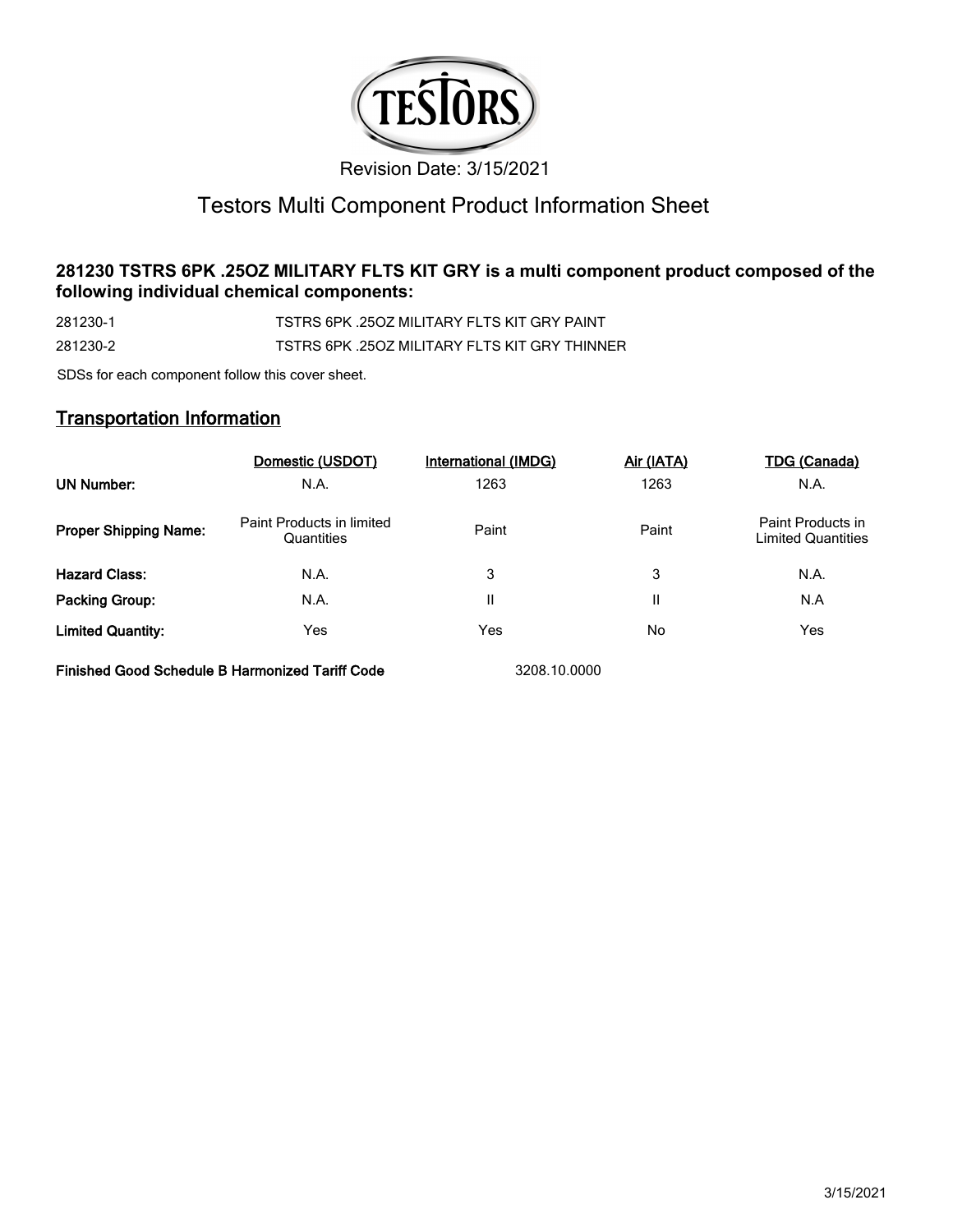г

# Safety Data Sheet



| 1. Identification           |                                                                                              |                         |                                                                                              |
|-----------------------------|----------------------------------------------------------------------------------------------|-------------------------|----------------------------------------------------------------------------------------------|
| <b>Product Name:</b>        | TSTRS 6PK .25OZ MILITARY FLTS KIT GRY<br><b>PAINT</b>                                        | <b>Revision Date:</b>   | 3/15/2021                                                                                    |
| <b>Product Identifier:</b>  | 281230-1                                                                                     | <b>Supercedes Date:</b> | 3/10/2021                                                                                    |
| Recommended Use:            | Paint                                                                                        |                         |                                                                                              |
| Supplier:                   | <b>Rust-Oleum Corporation</b><br>11 Hawthorn Parkway<br>Vernon Hills, IL 60061<br><b>USA</b> | Manufacturer:           | <b>Rust-Oleum Corporation</b><br>11 Hawthorn Parkway<br>Vernon Hills, IL 60061<br><b>USA</b> |
| Preparer:                   | <b>Regulatory Department</b>                                                                 |                         |                                                                                              |
| <b>Emergency Telephone:</b> | 24 Hour Hotline: 847-367-7700                                                                |                         |                                                                                              |

# **2. Hazards Identification**

#### **Classification**

## **Symbol(s) of Product**



**Signal Word** Danger

#### **Possible Hazards**

51% of the mixture consists of ingredient(s) of unknown acute toxicity.

## **GHS HAZARD STATEMENTS**

| GHS HAZARD STATEMENTS                             |                  |                                                                                                   |  |  |
|---------------------------------------------------|------------------|---------------------------------------------------------------------------------------------------|--|--|
| Flammable Liquid, category 2                      | H <sub>225</sub> | Highly flammable liquid and vapor.                                                                |  |  |
| Skin Sensitizer, category 1                       | H317             | May cause an allergic skin reaction.                                                              |  |  |
| Germ Cell Mutagenicity, category 1B               | H340             | May cause genetic defects.                                                                        |  |  |
| Carcinogenicity, category 1B                      | H350             | May cause cancer.                                                                                 |  |  |
| STOT, repeated exposure, category 1               | H372             | Causes damage to organs through prolonged or repeated exposure.                                   |  |  |
| <b>GHS LABEL PRECAUTIONARY STATEMENTS</b><br>P201 |                  | Obtain special instructions before use.                                                           |  |  |
| P210                                              |                  | Keep away from heat, hot surfaces, sparks, open flames and other ignition sources. NO<br>SMOKING. |  |  |
| P233                                              |                  | Keep container tightly closed.                                                                    |  |  |
| P260                                              |                  | Do not breathe dust/fume/gas/mist/vapors/spray.                                                   |  |  |
| P264                                              |                  | Wash hands thoroughly after handling.                                                             |  |  |
| P272                                              |                  | Contaminated work clothing should not be allowed out of the workplace.                            |  |  |
| P280                                              |                  | Wear protective gloves/protective clothing/eye protection/face protection.                        |  |  |
| P314                                              |                  | Get medical advice/attention if you feel unwell.                                                  |  |  |

P321 **For specific treatment see label.**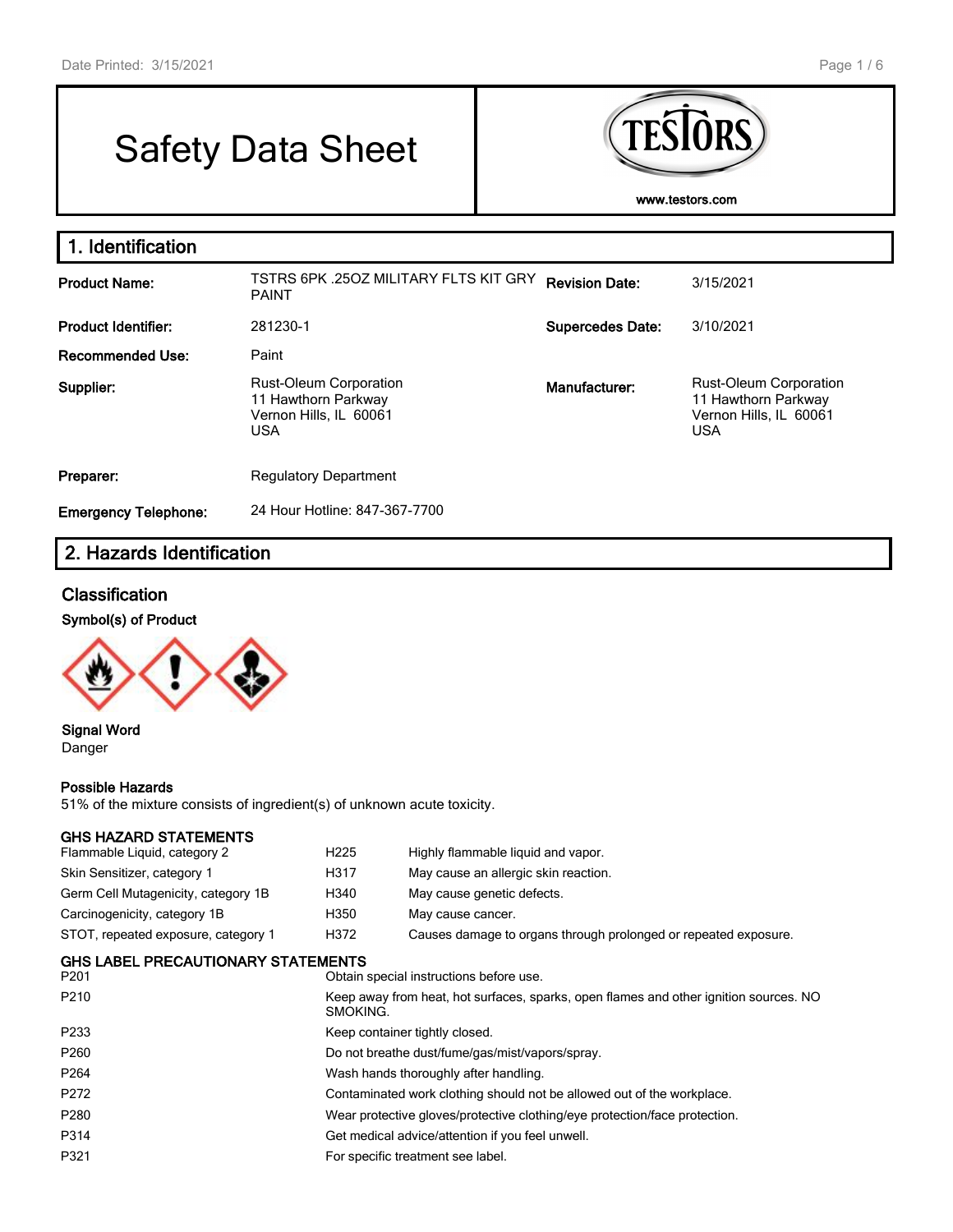Date Printed: 3/15/2021

| P405                                            | Store locked up.                                                                                        |
|-------------------------------------------------|---------------------------------------------------------------------------------------------------------|
| P <sub>501</sub>                                | Dispose of contents/container in accordance with local, regional and national regulations.              |
| P302+P352                                       | IF ON SKIN: Wash with plenty of soap and water.                                                         |
| P303+P361+P353                                  | IF ON SKIN (or hair): Take off immediately all contaminated clothing. Rinse skin with water/<br>shower. |
| P308+P313                                       | IF exposed or concerned: Get medical advice/attention.                                                  |
| P333+P313                                       | If skin irritation or rash occurs: Get medical advice/attention.                                        |
| P370+P378                                       | In case of fire: Use alcohol film forming foam, carbon dioxide, dry chemical, dry sand to extinguish.   |
| P403+P235                                       | Store in a well-ventilated place. Keep cool.                                                            |
| <b>GHS SDS PRECAUTIONARY STATEMENTS</b><br>P240 | Ground/bond container and receiving equipment.                                                          |
| P <sub>241</sub>                                | Use explosion-proof electrical/ventilating/lighting/equipment.                                          |
| P242                                            | Use only non-sparking tools.                                                                            |
| P243                                            | Take precautionary measures against static discharge.                                                   |
| P270                                            | Do not eat, drink or smoke when using this product.                                                     |
| P363                                            | Wash contaminated clothing before reuse.                                                                |

# **3. Composition / Information on Ingredients**

#### **HAZARDOUS SUBSTANCES**

| <b>Chemical Name</b>                   | CAS-No.        | <b>Wt.%</b><br>Range | <b>GHS Symbols</b>    | <b>GHS Statements</b> |
|----------------------------------------|----------------|----------------------|-----------------------|-----------------------|
| <b>Titanium Dioxide</b>                | 13463-67-7     | $10 - 25$            | Not Available         | Not Available         |
| <b>Mineral Spirits</b>                 | 64742-88-7     | $10 - 25$            | GHS08                 | H304-372              |
| Naphtha, Petroleum, Hydrotreated Light | 64742-49-0     | $10 - 25$            | GHS08                 | H304                  |
| <b>Hydrotreated Light Distillate</b>   | 64742-47-8     | $10 - 25$            | GHS08                 | H304                  |
| Hydrous Magnesium Silicate             | 14807-96-6     | $10 - 25$            | Not Available         | Not Available         |
| Kaolin Clay                            | 1332-58-7      | $2.5 - 10$           | Not Available         | Not Available         |
| Amorphous Silica                       | 7631-86-9      | $2.5 - 10$           | GHS07                 | H332                  |
| Carbon Black                           | 1333-86-4      | $1.0 - 2.5$          | Not Available         | Not Available         |
| Octane                                 | 111-65-9       | $0.1 - 1.0$          | GHS02-GHS07-<br>GHS08 | H225-304-315-336      |
| Soy Lecithin                           | 8030-76-0      | $0.1 - 1.0$          | Not Available         | Not Available         |
| Methyl Ethyl Ketoxime                  | 96-29-7        | $0.1 - 1.0$          | GHS05-GHS06-<br>GHS07 | H302-312-317-318-331  |
| Solvent Naphtha, Light Aromatic        | 64742-95-6     | $0.1 - 1.0$          | GHS07-GHS08           | H304-332-340-350      |
| Ethylbenzene                           | $100 - 41 - 4$ | $0.1 - 1.0$          | GHS02-GHS07-<br>GHS08 | H225-304-332-373      |

| 4. First-Aid Measures |  |  |
|-----------------------|--|--|
|                       |  |  |

**FIRST AID - EYE CONTACT:** Immediately flush eyes with plenty of water for at least 15 minutes holding eyelids open. Get medical attention. Do NOT allow rubbing of eyes or keeping eyes closed.

**FIRST AID - SKIN CONTACT:** Wash skin with soap and water. Remove contaminated clothing. Get medical attention if irritation develops or persists.

**FIRST AID - INHALATION:** Remove to fresh air. If not breathing, give artificial respiration. If breathing is difficult, give oxygen. Get immediate medical attention. Do NOT use mouth-to-mouth resuscitation. If you experience difficulty in breathing, leave the area to obtain fresh air. If continued difficulty is experienced, get medical assistance immediately.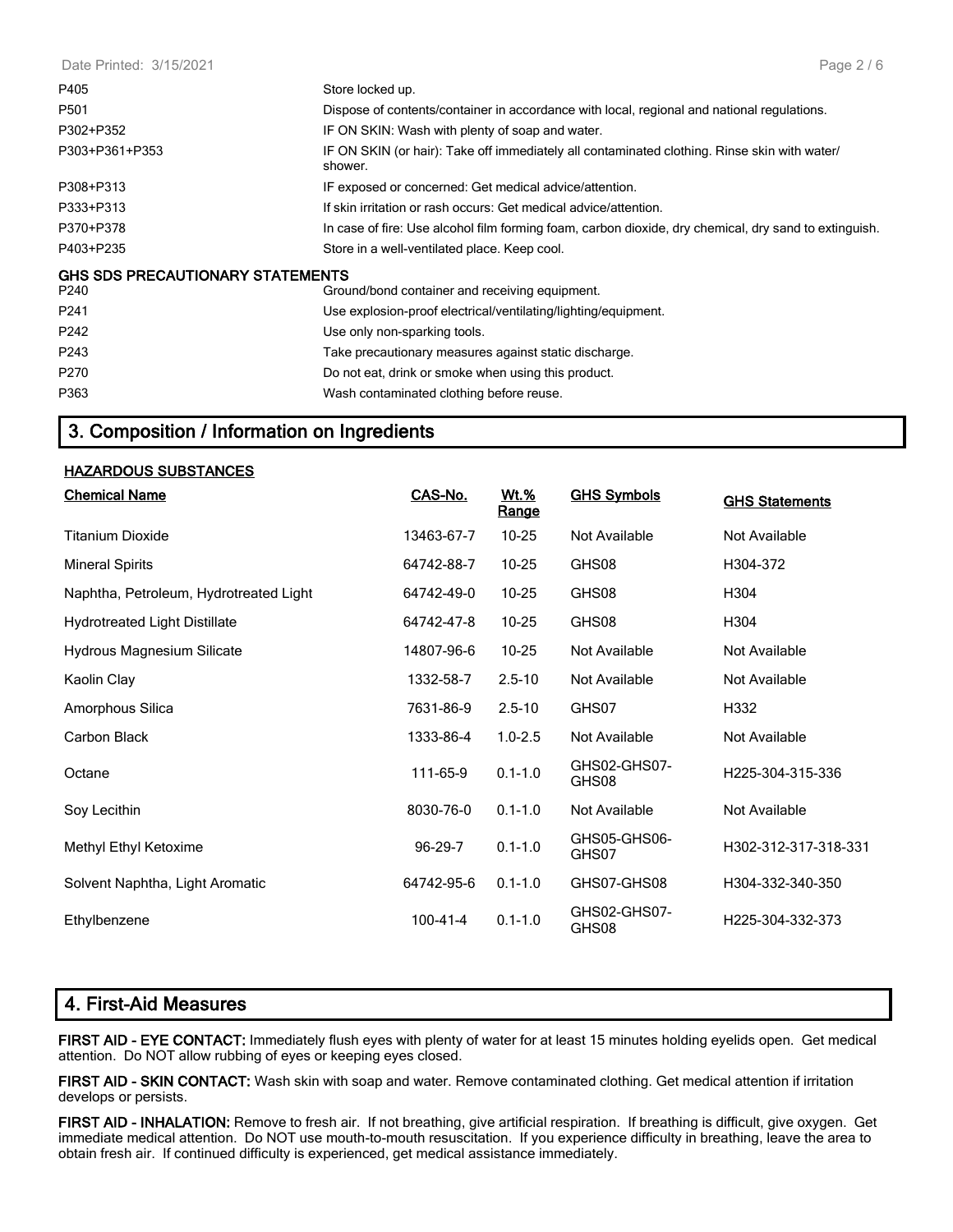**FIRST AID - INGESTION:** If swallowed, get medical attention.

#### **5. Fire-Fighting Measures**

**EXTINGUISHING MEDIA:** Alcohol Film Forming Foam, Carbon Dioxide, Dry Chemical, Dry Sand, Water Fog

**UNUSUAL FIRE AND EXPLOSION HAZARDS:** Closed containers may explode when exposed to extreme heat due to buildup of steam. Keep containers tightly closed. Combustible liquid and vapor. No unusual fire or explosion hazards noted. Thermal decomposition produces acrolein, carbon monoxide, carbon dioxide, nitrogen oxides, and oxides of phosphorous.

**SPECIAL FIREFIGHTING PROCEDURES:** Evacuate area and fight fire from a safe distance. Use water spray to keep fire-exposed containers cool. Containers may explode when heated.

**Special Fire and Explosion Hazard (Combustible Dust):** No Information

#### **6. Accidental Release Measures**

**STEPS TO BE TAKEN IF MATERIAL IS RELEASED OR SPILLED:** Remove all sources of ignition, ventilate area and remove with inert absorbent and non-sparking tools. Dispose of according to local, state (provincial) and federal regulations. Do not incinerate closed containers.

#### **7. Handling and Storage**

**HANDLING:** Wash thoroughly after handling. Wash hands before eating. Remove contaminated clothing and launder before reuse. Use only with adequate ventilation. Follow all SDS and label precautions even after container is emptied because it may retain product residues. Avoid breathing fumes, vapors, or mist. Avoid contact with eyes, skin and clothing.

**STORAGE:** Keep containers tightly closed. Isolate from heat, electrical equipment, sparks and open flame. Avoid excess heat. Store in a dry, well ventilated place. Keep container tightly closed when not in use.

**Advice on Safe Handling of Combustible Dust:** No Information

| <b>Chemical Name</b>                             | CAS-No.    | Weight %<br>Less Than | <b>ACGIHTLV-</b><br>TWA | <b>ACGIH TLV-</b><br><b>STEL</b> | <b>OSHA PEL-TWA</b> | <b>OSHA PEL-</b><br><b>CEILING</b> |
|--------------------------------------------------|------------|-----------------------|-------------------------|----------------------------------|---------------------|------------------------------------|
| <b>Titanium Dioxide</b>                          | 3463-67-7  | 25.0                  | $10 \text{ mg/m}$       | N.E.                             | $15 \text{ mg/m}$   | N.E.                               |
| <b>Mineral Spirits</b>                           | 64742-88-7 | 20.0                  | N.E.                    | N.E.                             | N.E.                | N.E.                               |
| Naphtha, Petroleum,<br><b>Hydrotreated Light</b> | 64742-49-0 | 20.0                  | N.E.                    | N.E.                             | N.E.                | N.E.                               |
| <b>Hydrotreated Light Distillate</b>             | 64742-47-8 | 15.0                  | N.E.                    | N.E.                             | N.E.                | N.E.                               |
| <b>Hydrous Magnesium Silicate</b>                | 14807-96-6 | 15.0                  | $2 \text{ mg/m}$        | N.E.                             | N.E.                | N.E.                               |
| Kaolin Clav                                      | 1332-58-7  | 5.0                   | $2 \text{ mg/m}$        | N.E.                             | $15 \text{ mg/m}$   | N.E.                               |
| Amorphous Silica                                 | 7631-86-9  | 5.0                   | N.E.                    | N.E.                             | $50 \mu g/m3$       | N.E.                               |
| Carbon Black                                     | 1333-86-4  | 5.0                   | $3 \text{ mg/m}$        | N.E.                             | $3.5 \text{ mg/m}$  | N.E.                               |
| Octane                                           | 111-65-9   | 1.0                   | 300 ppm                 | N.E.                             | 500 ppm             | N.E.                               |
| Soy Lecithin                                     | 8030-76-0  | 1.0                   | N.E.                    | N.E.                             | N.E.                | N.E.                               |
| <b>Methyl Ethyl Ketoxime</b>                     | 96-29-7    | 1.0                   | 10 ppm                  | N.E.                             | N.E.                | N.E.                               |
| Solvent Naphtha, Light Aromatic                  | 64742-95-6 | 1.0                   | N.E.                    | N.E.                             | N.E.                | N.E.                               |
| Ethylbenzene                                     | 100-41-4   | 1.0                   | 20 ppm                  | N.E.                             | $100$ ppm           | N.E.                               |

#### **8. Exposure Controls / Personal Protection**

#### **PERSONAL PROTECTION**

**ENGINEERING CONTROLS:** Use process enclosures, local exhaust ventilation, or other engineering controls to control airborne levels below recommended exposure limits. Prevent build-up of vapors by opening all doors and windows to achieve crossventilation.

**RESPIRATORY PROTECTION:** A respiratory protection program that meets OSHA 1910.134 and ANSI Z88.2 requirements must be followed whenever workplace conditions warrant a respirator's use.

**SKIN PROTECTION:** Use gloves to prevent prolonged skin contact. Nitrile or Neoprene gloves may afford adequate skin protection.

**EYE PROTECTION:** Use safety eyewear designed to protect against splash of liquids.

**OTHER PROTECTIVE EQUIPMENT:** Refer to safety supervisor or industrial hygienist for further guidance regarding types of personal protective equipment and their applications.

**HYGIENIC PRACTICES:** Wash thoroughly with soap and water before eating, drinking or smoking. Remove contaminated clothing immediately and launder before reuse.

**Engineering Measures for Combustible Dust:** No Information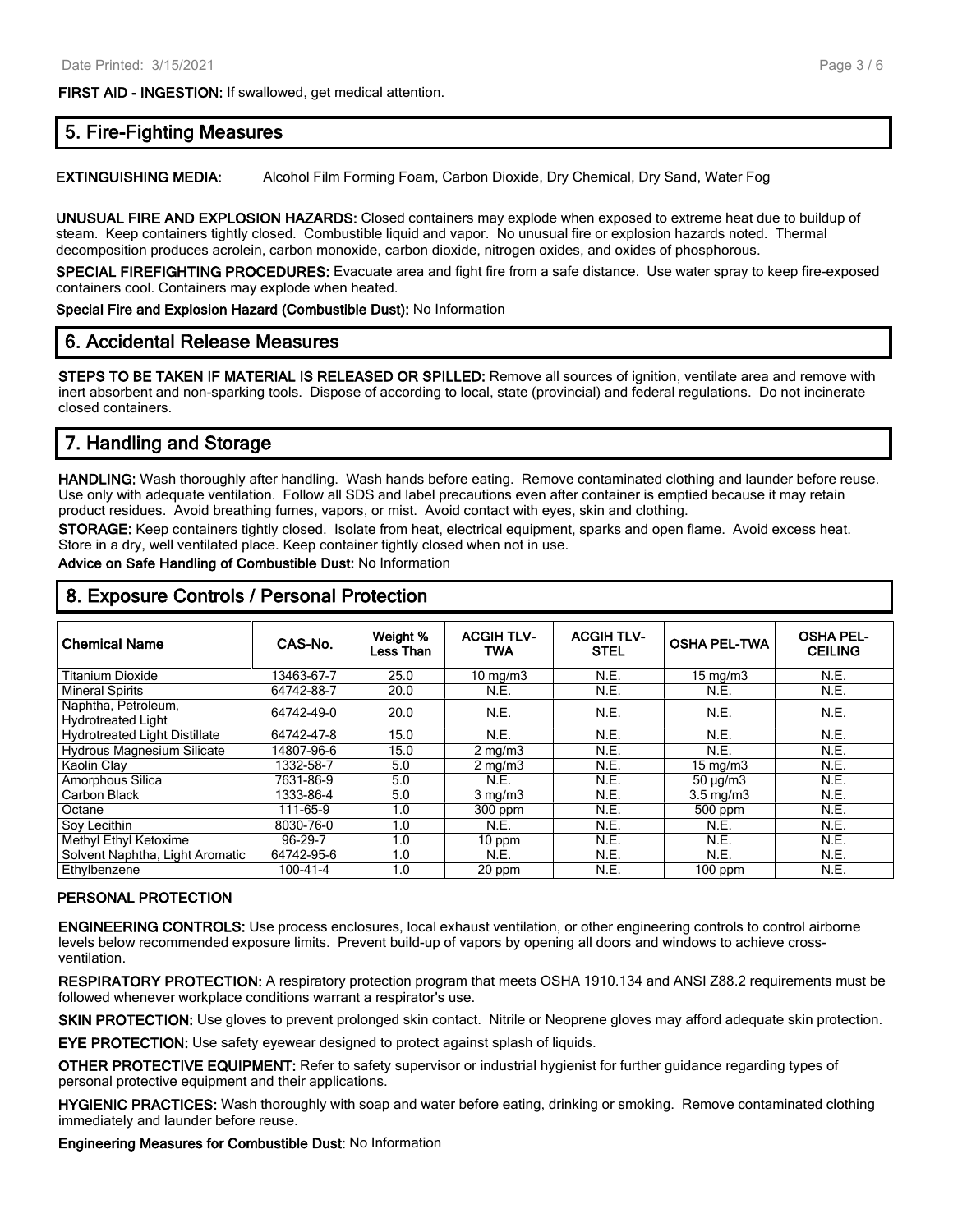# **9. Physical and Chemical Properties**

| Appearance:                 | Liguid                     | <b>Physical State:</b>            | Liguid         |
|-----------------------------|----------------------------|-----------------------------------|----------------|
| Odor:                       | Solvent Like               | <b>Odor Threshold:</b>            | ND.            |
| <b>Specific Gravity:</b>    | 0.000                      | pH:                               | <b>NE</b>      |
| Freeze Point, °C:           | ND.                        | <b>Viscosity:</b>                 | No Information |
| <b>Solubility in Water:</b> | Negligible                 | Partition Coefficient, n-octanol/ |                |
| Decomposition Temp., °C:    | N.D.                       | water:                            | N.D.           |
| Boiling Range, °C:          | $65.6 - 5.432$             | <b>Explosive Limits, vol%:</b>    | $0.6 - 27.0$   |
| <b>Flammability:</b>        | <b>Supports Combustion</b> | Flash Point. °C:                  | 21             |
| <b>Evaporation Rate:</b>    | Slower than Ether          | Auto-Ignition Temp., °C:          | N.D.           |
| <b>Vapor Density:</b>       | Heavier than Air           | Vapor Pressure:                   | N.D.           |

(See "Other information" Section for abbreviation legend)

# **10. Stability and Reactivity**

**Conditions to Avoid:** No Information

**Incompatibility:** Incompatible with strong oxidizing agents, strong acids and strong alkalies.

**Hazardous Decomposition:** When heated to decomposition, it emits acrid smoke and irritating fumes. Contains solvents which may form carbon monoxide, carbon dioxide, and formaldehyde.

**Hazardous Polymerization:** Will not occur under normal conditions.

**Stability:** This product is stable under normal storage conditions.

## **11. Toxicological Information**

**EFFECTS OF OVEREXPOSURE - EYE CONTACT:** Substance causes moderate eye irritation.

**EFFECTS OF OVEREXPOSURE - SKIN CONTACT:** Substance may cause slight skin irritation.

**EFFECTS OF OVEREXPOSURE - INHALATION:** High gas, vapor, mist or dust concentrations may be harmful if inhaled. Avoid breathing fumes, spray, vapors, or mist. High vapor concentrations are irritating to the eyes, nose, throat and lungs. Prolonged or excessive inhalation may cause respiratory tract irritation. Constituents of this product include crystalline silica dust which can cause silicosis, a form of progressive pulmonary fibrosis. Inhalable crystalline silica is listed by IARC as a group I carcinogen (lung) based on sufficient evidence in occupationally exposed humans and sufficient evidence in animals. Crystalline Silica is also listed by the NTP as a known human carcinogen. Constituents may also contain prismatic tremolite as an impurity, and sufficient exposure to respirable prismatic tremolite dust may cause serious lung problems.

**EFFECTS OF OVEREXPOSURE - INGESTION:** Irritating to the nose, throat and respiratory tract. Harmful if swallowed.

**EFFECTS OF OVEREXPOSURE - CHRONIC HAZARDS:** Reports have associated repeated and prolonged occupational overexposure to solvents with permanent brain and nervous system damage. Contains carbon black. Chronic inflammation, lung fibrosis, and lung tumors have been observed in some rats experimentally exposed for long periods of time to excessive concentrations of carbon black and several insoluble fine dust particles. Tumors have not been observed in other animal species (i.e., mouse and hamster) under similar circumstances and study conditions. Epidemiological studies of North American workers show no evidence of clinically significant adverse health effects due to occupational exposure to carbon black.

Carbon black is listed as a Group 2B-"Possibly carcinogenic to humans" by IARC and is proposed to be listed as A4- "not classified as a human carcinogen" by the American Conference of Governmental Industrial Hygienists. Significant exposure is not anticipated during brush application or drying. Risk of overexposure depends on duration and level of exposure to dust from repeated sanding of surfaces or spray mist and the actual concentration of carbon black in the formula. IARC lists Ethylbenzene as a possible human carcinogen (group 2B). Contains Titanium Dioxide. Titanium Dioxide is listed as a Group 2B-"Possibly carcinogenic to humans" by IARC. No significant exposure to Titanium Dioxide is thought to occur during the use of products in which Titanium Dioxide is bound to other materials, such as in paints during brush application or drying. Risk of overexposure depends on duration and level of exposure to dust from repeated sanding of surfaces or spray mist and the actual concentration of Titanium Dioxide in the formula. (Ref: IARC Monograph, Vol. 93, 2010)May cause genetic defects.

**PRIMARY ROUTE(S) OF ENTRY:** Eye Contact, Ingestion, Inhalation, Skin Absorption, Skin Contact

| <b>ACUTE TOXICITY VALUES</b>                                                                               |  |
|------------------------------------------------------------------------------------------------------------|--|
| The acute effects of this product have not been tested. Data on individual components are tabulated below: |  |

| CAS-No.    | <b>Chemical Name</b>                   | Oral LD50        | Dermal LD50        | <b>Vapor LC50</b> |
|------------|----------------------------------------|------------------|--------------------|-------------------|
| 13463-67-7 | <b>Titanium Dioxide</b>                | >10000 mg/kg Rat | 2500 mg/kg         | N.E.              |
| 64742-88-7 | Mineral Spirits                        | >19789 mg/kg Rat | >4000 mg/kg Rabbit | 4951 mg/L Rat     |
| 64742-49-0 | Naphtha, Petroleum, Hydrotreated Light | >5000 mg/kg Rat  | >3160 mg/kg Rabbit | >4951 mg/L Rat    |
| 64742-47-8 | <b>Hydrotreated Light Distillate</b>   | >5000 mg/kg Rat  | >2000 mg/kg Rabbit | >5000 mg/L Rat    |
| 14807-96-6 | Hydrous Magnesium Silicate             | 6000             | N.E.               | 30                |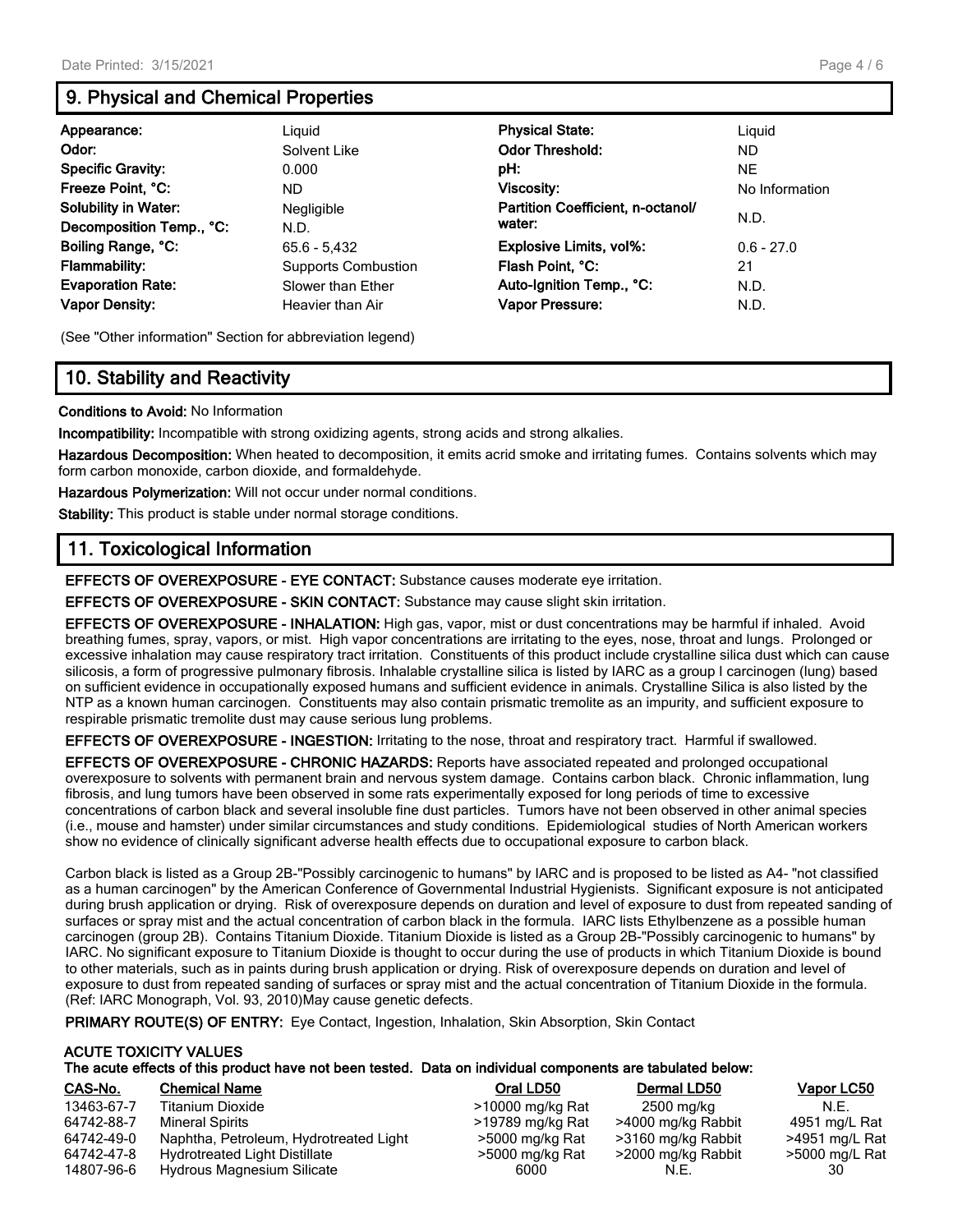N.E. - Not Established

## **12. Ecological Information**

**ECOLOGICAL INFORMATION:** Product is a mixture of listed components.

#### **13. Disposal Information**

**DISPOSAL INFORMATION:** Dispose of material in accordance to local, state, and federal regulations and ordinances. Do not incinerate closed containers.

#### **14. Transport Information**

|                              | Domestic (USDOT)                               | <b>International (IMDG)</b> | Air (IATA) | <b>TDG (Canada)</b>                            |
|------------------------------|------------------------------------------------|-----------------------------|------------|------------------------------------------------|
| <b>UN Number:</b>            | N.A.                                           | 1263                        | 1263       | N.A.                                           |
| <b>Proper Shipping Name:</b> | Paint Products in<br><b>Limited Quantities</b> | Paint                       | Paint      | Paint Products in<br><b>Limited Quantities</b> |
| <b>Hazard Class:</b>         | N.A.                                           | 3                           | 3          | N.A.                                           |
| <b>Packing Group:</b>        | N.A.                                           | Ш                           | Ш          | N.A.                                           |
| <b>Limited Quantity:</b>     | Yes                                            | Yes                         | No         | Yes                                            |

#### **15. Regulatory Information**

#### **U.S. Federal Regulations:**

#### **CERCLA - SARA Hazard Category**

This product has been reviewed according to the EPA 'Hazard Categories' promulgated under Sections 311 and 312 of the Superfund Amendment and Reauthorization Act of 1986 (SARA Title III) and is considered, under applicable definitions, to meet the following categories:

Flammable (gases, aerosols, liquids, or solids), Carcinogenicity, Respiratory or Skin Sensitization, Specific target organ toxicity (single or repeated exposure), Germ cell mutagenicity

#### **SARA Section 313**

This product contains the following substances subject to the reporting requirements of Section 313 of Title III of the Superfund Amendment and Reauthorization Act of 1986 and 40 CFR part 372:

#### **Chemical Name CAS-No.**

Ethylbenzene 100-41-4

#### **Toxic Substances Control Act**

This product contains the following chemical substances subject to the reporting requirements of TSCA 12(b) if exported from the United States:

No TSCA 12(b) components exist in this product.

# **U.S. State Regulations:**

**California Proposition 65**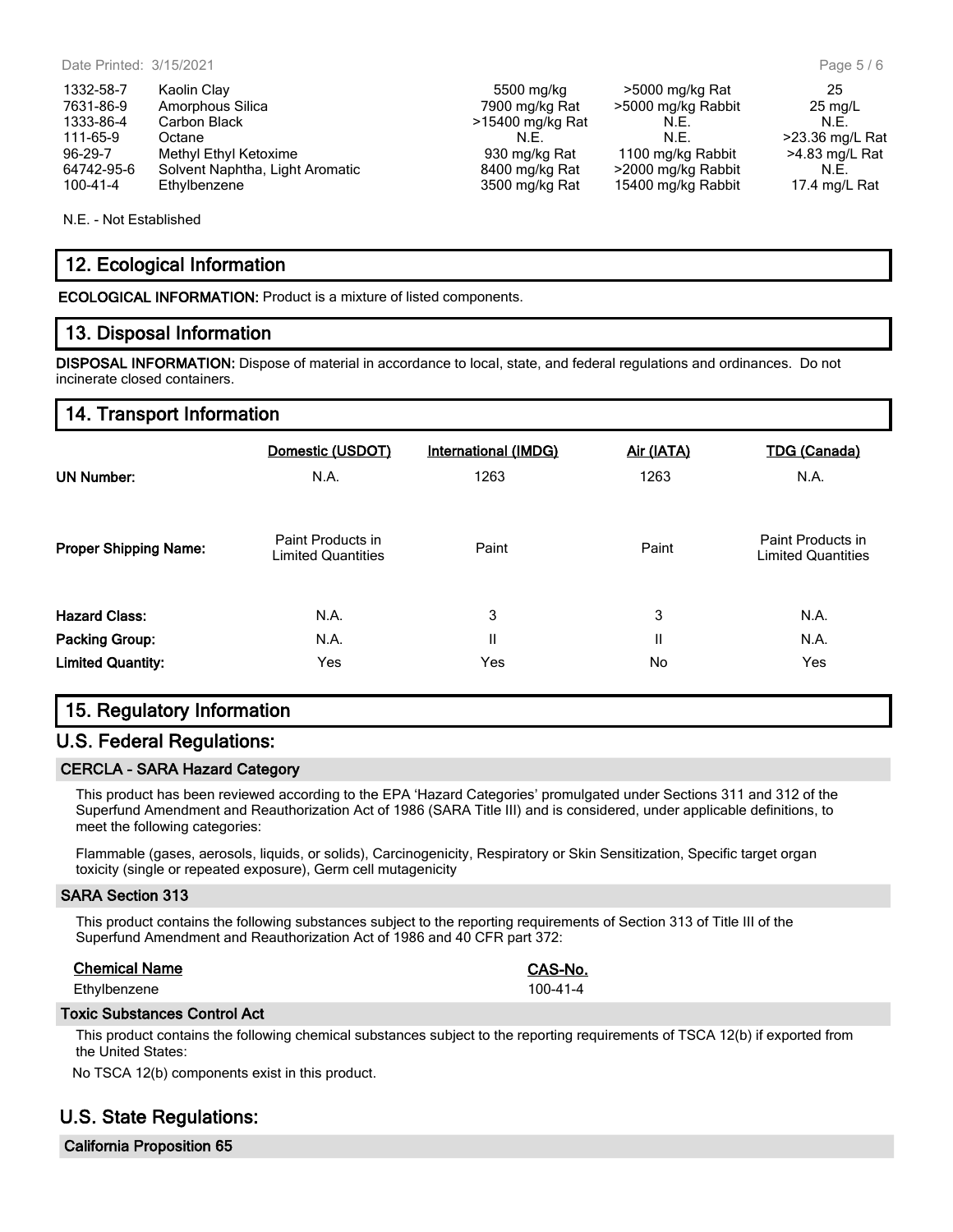|                                    | 16. Other Information |                      |           |                                                                                                             |   |                             |   |  |
|------------------------------------|-----------------------|----------------------|-----------|-------------------------------------------------------------------------------------------------------------|---|-----------------------------|---|--|
| <b>HMIS RATINGS</b><br>Health:     | 2                     | <b>Flammability:</b> | 4         | <b>Physical Hazard:</b>                                                                                     | 0 | <b>Personal Protection:</b> | X |  |
| <b>NFPA RATINGS</b><br>Health:     | 2                     | <b>Flammability:</b> | 4         | Instability:                                                                                                |   |                             |   |  |
| <b>Volatile Organic Compounds:</b> |                       |                      |           | VOCs                                                                                                        |   |                             |   |  |
| <b>SDS REVISION DATE:</b>          |                       |                      | 3/15/2021 |                                                                                                             |   |                             |   |  |
| <b>REASON FOR REVISION:</b>        |                       |                      |           | Substance and/or Product Properties Changed in Section(s):<br>03 - Composition / Information on Ingredients |   |                             |   |  |
| Legend:                            |                       |                      |           | N.A. - Not Applicable, N.D. - Not Determined, N.E. - Not Established                                        |   |                             |   |  |

The manufacturer believes, to the best of its knowledge, information and belief, the information contained herein to be accurate and reliable as of the date of this safety data sheet. However, because the conditions of handling, use, and storage of these materials are beyond our control, we assume no responsibility or liability for personal injury or property damage incurred by the use of these materials. The manufacturer makes no warranty, expressed or implied, regarding the accuracy or reliability of the data or results obtained from their use. All materials may present unknown hazards and should be used with caution. The information and recommendations in this material safety data sheet are offered for the users' consideration and examination. It is the responsibility of the user to determine the final suitability of this information and to comply with all applicable international, federal, state, and local laws and regulations.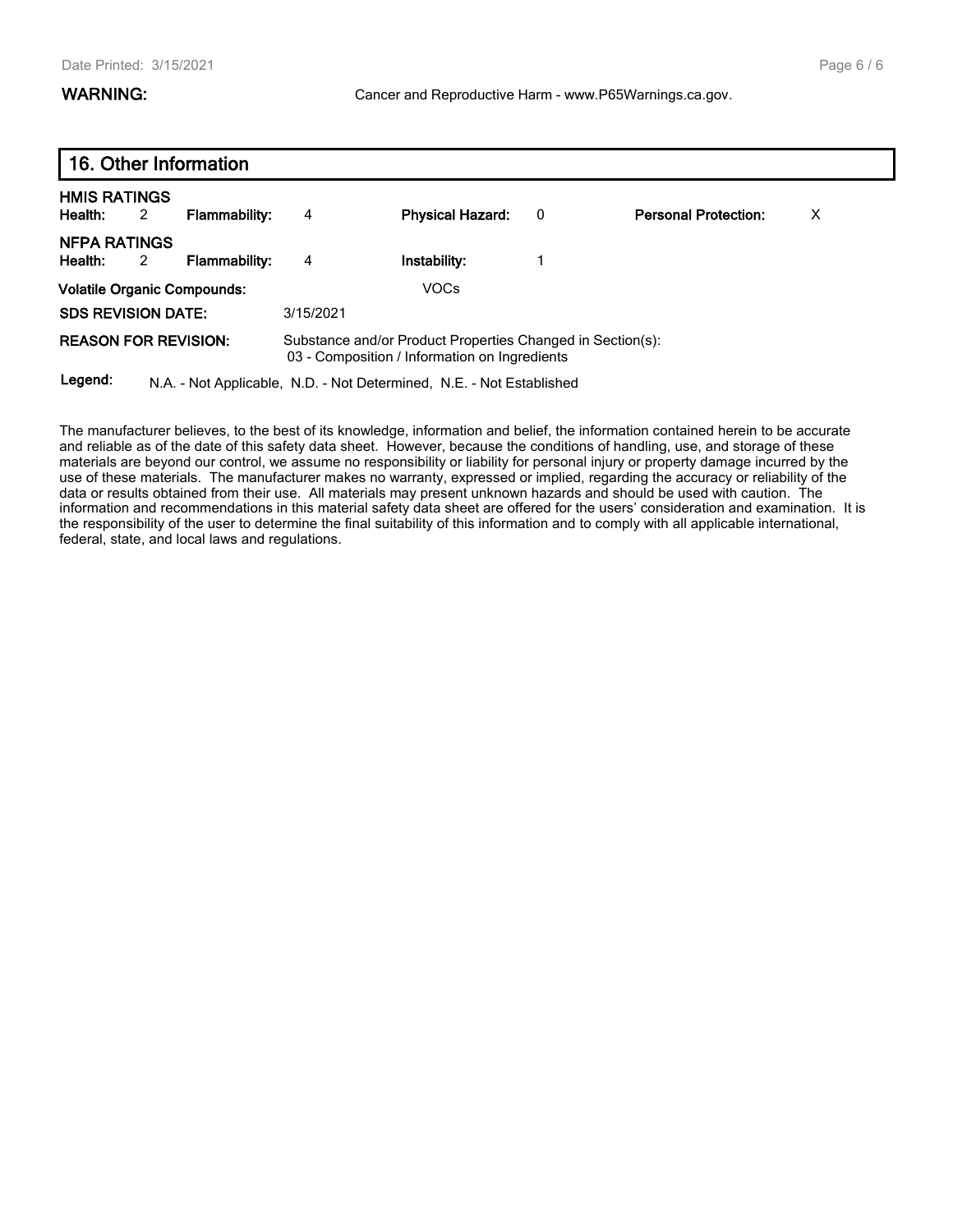г

# Safety Data Sheet



| 1. Identification           |                                                                                       |                         |                                                                                              |
|-----------------------------|---------------------------------------------------------------------------------------|-------------------------|----------------------------------------------------------------------------------------------|
| <b>Product Name:</b>        | TSTRS 6PK .250Z MILITARY FLTS KIT GRY<br><b>THINNER</b>                               | <b>Revision Date:</b>   | 6/29/2020                                                                                    |
| <b>Product Identifier:</b>  | 281230-2                                                                              | <b>Supercedes Date:</b> | 7/24/2015                                                                                    |
| Recommended Use:            | Thinner                                                                               |                         |                                                                                              |
| Supplier:                   | Rust-Oleum Corporation<br>11 Hawthorn Parkway<br>Vernon Hills, IL 60061<br><b>USA</b> | Manufacturer:           | <b>Rust-Oleum Corporation</b><br>11 Hawthorn Parkway<br>Vernon Hills, IL 60061<br><b>USA</b> |
| Preparer:                   | <b>Regulatory Department</b>                                                          |                         |                                                                                              |
| <b>Emergency Telephone:</b> | 24 Hour Hotline: 847-367-7700                                                         |                         |                                                                                              |

# **2. Hazards Identification**

#### **Classification**

## **Symbol(s) of Product**



**Signal Word** Warning

#### **Possible Hazards**

92% of the mixture consists of ingredient(s) of unknown acute toxicity.

#### **GHS HAZARD STATEMENTS**

| 919 11646023161 LIVILIV 19<br>Flammable Liquid, category 3 | H <sub>226</sub> | Flammable liquid and vapor.                                                                       |  |  |  |  |
|------------------------------------------------------------|------------------|---------------------------------------------------------------------------------------------------|--|--|--|--|
| Eye Irritation, category 2A                                | H319             | Causes serious eye irritation.                                                                    |  |  |  |  |
| Acute Toxicity, Inhalation, category 4                     | H332             | Harmful if inhaled.                                                                               |  |  |  |  |
| Carcinogenicity, category 2                                | H351             | Suspected of causing cancer.                                                                      |  |  |  |  |
| STOT, repeated exposure, category 2                        | H373             | May cause damage to organs through prolonged or repeated exposure.                                |  |  |  |  |
| GHS LABEL PRECAUTIONARY STATEMENTS<br>P201                 |                  | Obtain special instructions before use.                                                           |  |  |  |  |
| P210                                                       |                  | Keep away from heat, hot surfaces, sparks, open flames and other ignition sources. NO<br>SMOKING. |  |  |  |  |
| P233                                                       |                  | Keep container tightly closed.                                                                    |  |  |  |  |
| P260                                                       |                  | Do not breathe dust/fume/gas/mist/vapors/spray.                                                   |  |  |  |  |
| P264                                                       |                  | Wash hands thoroughly after handling.                                                             |  |  |  |  |
| P271                                                       |                  | Use only outdoors or in a well-ventilated area.                                                   |  |  |  |  |
| P280                                                       |                  | Wear protective gloves/protective clothing/eye protection/face protection.                        |  |  |  |  |
| P312                                                       |                  | Call a POISON CENTER or doctor/physician if you feel unwell.                                      |  |  |  |  |
| P405                                                       | Store locked up. |                                                                                                   |  |  |  |  |
|                                                            |                  |                                                                                                   |  |  |  |  |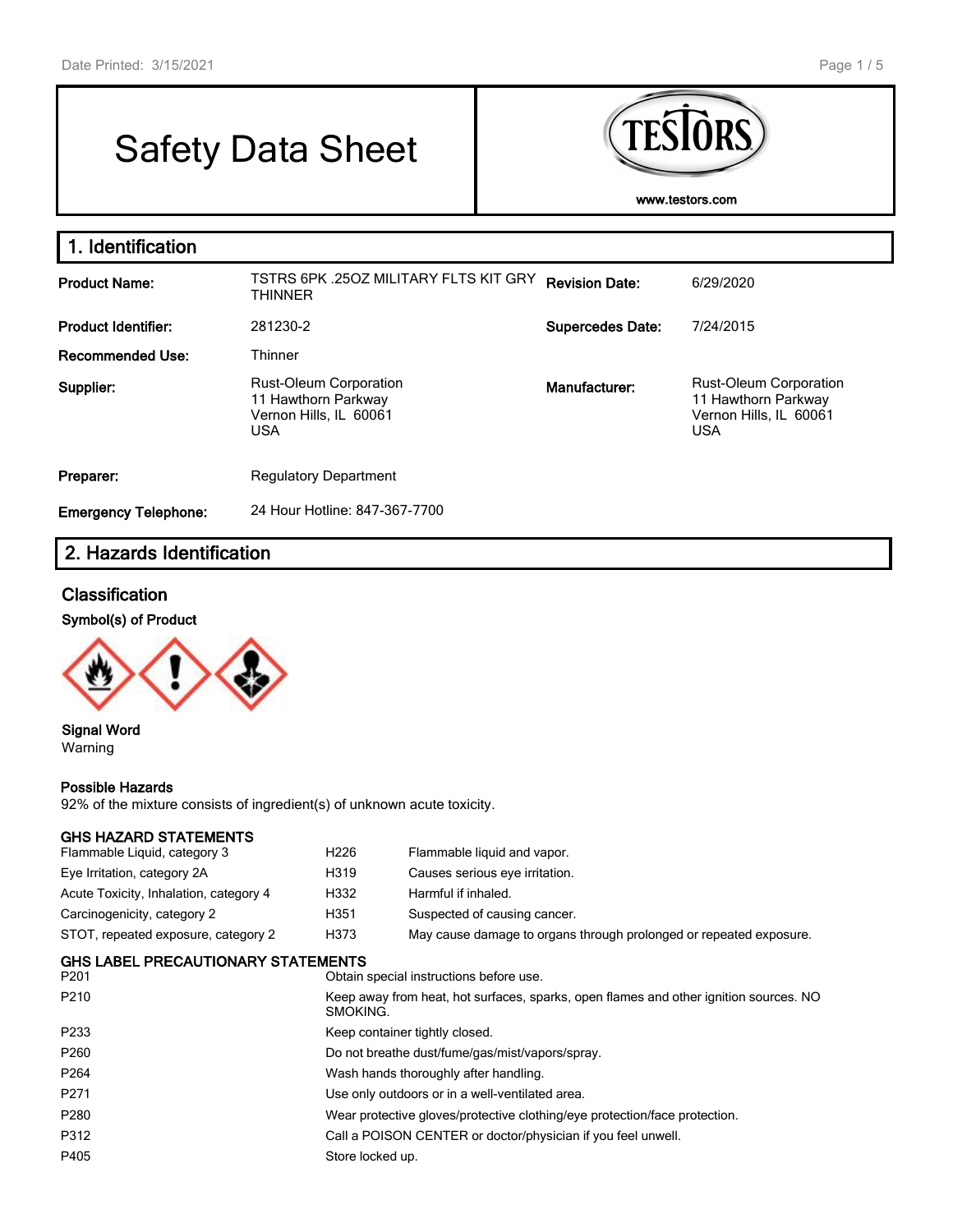| Date Printed: 3/15/2021                 | Page $2/5$                                                                                                                          |
|-----------------------------------------|-------------------------------------------------------------------------------------------------------------------------------------|
| P501                                    | Dispose of contents/container in accordance with local, regional and national regulations.                                          |
| P303+P361+P353                          | IF ON SKIN (or hair): Take off immediately all contaminated clothing. Rinse skin with water/<br>shower.                             |
| P304+P340                               | IF INHALED: Remove person to fresh air and keep comfortable for breathing.                                                          |
| P305+P351+P338                          | IF IN EYES: Rinse cautiously with water for several minutes. Remove contact lenses, if present<br>and easy to do. Continue rinsing. |
| P308+P313                               | IF exposed or concerned: Get medical advice/attention.                                                                              |
| P337+P313                               | If eye irritation persists: Get medical advice/attention.                                                                           |
| P370+P378                               | In case of fire: Use alcohol film forming foam, carbon dioxide, dry chemical, dry sand to extinguish.                               |
| P403+P235                               | Store in a well-ventilated place. Keep cool.                                                                                        |
| <b>GHS SDS PRECAUTIONARY STATEMENTS</b> |                                                                                                                                     |
| P240                                    | Ground/bond container and receiving equipment.                                                                                      |
| P <sub>241</sub>                        | Use explosion-proof electrical/ventilating/lighting/equipment.                                                                      |
| P242                                    | Use only non-sparking tools.                                                                                                        |
| P243                                    | Take precautionary measures against static discharge.                                                                               |

# **3. Composition / Information on Ingredients**

| <b>HAZARDOUS SUBSTANCES</b>         |                |                      |                       |                               |
|-------------------------------------|----------------|----------------------|-----------------------|-------------------------------|
| <b>Chemical Name</b>                | CAS-No.        | <b>Wt.%</b><br>Range | <b>GHS Symbols</b>    | <b>GHS Statements</b>         |
| Propylene Glycol Monopropyl Ether   | 1569-01-3      | 75-100               | GHS02-GHS07           | H <sub>226-319</sub>          |
| Xylenes (o-, m-, p- Isomers)        | 1330-20-7      | $2.5 - 10$           | GHS02-GHS07           | H <sub>226</sub> -315-319-332 |
| Naphtha (Petroleum), Heavy Aromatic | 64742-94-5     | $1.0 - 2.5$          | GHS07-GHS08           | H304-312-332                  |
| Ethylbenzene                        | $100 - 41 - 4$ | $1.0 - 2.5$          | GHS02-GHS07-<br>GHS08 | H225-304-332-351-373          |
| Naphthalene                         | $91 - 20 - 3$  | $0.1 - 1.0$          | GHS06-GHS08           | H302-312-330-351              |

# **4. First-Aid Measures**

**FIRST AID - EYE CONTACT:** Immediately flush eyes with plenty of water for at least 15 minutes holding eyelids open. Get medical attention. Do NOT allow rubbing of eyes or keeping eyes closed.

**FIRST AID - SKIN CONTACT:** Wash skin with soap and water. Remove contaminated clothing. Get medical attention if irritation develops or persists.

**FIRST AID - INHALATION:** Remove to fresh air. If not breathing, give artificial respiration. If breathing is difficult, give oxygen. Get immediate medical attention. Do NOT use mouth-to-mouth resuscitation. If you experience difficulty in breathing, leave the area to obtain fresh air. If continued difficulty is experienced, get medical assistance immediately.

**FIRST AID - INGESTION:** If swallowed, get medical attention.

# **5. Fire-Fighting Measures**

**EXTINGUISHING MEDIA:** Alcohol Film Forming Foam, Carbon Dioxide, Dry Chemical, Dry Sand, Water Fog

**UNUSUAL FIRE AND EXPLOSION HAZARDS:** Closed containers may explode when exposed to extreme heat due to buildup of steam. Keep containers tightly closed. Combustible liquid and vapor. No unusual fire or explosion hazards noted.

**SPECIAL FIREFIGHTING PROCEDURES:** Evacuate area and fight fire from a safe distance. Use water spray to keep fire-exposed containers cool. Containers may explode when heated.

**Special Fire and Explosion Hazard (Combustible Dust):** No Information

#### **6. Accidental Release Measures**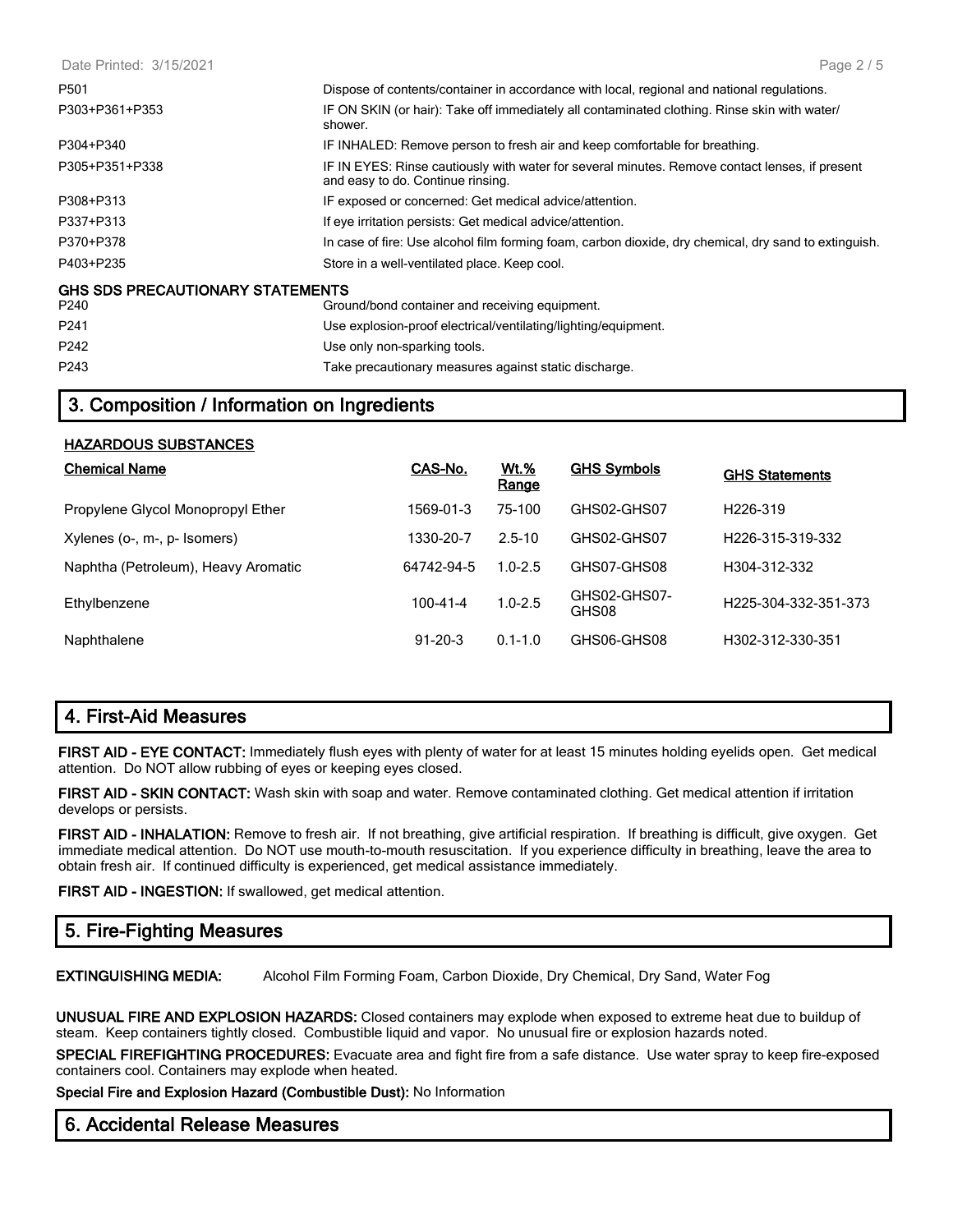**STEPS TO BE TAKEN IF MATERIAL IS RELEASED OR SPILLED:** Remove all sources of ignition, ventilate area and remove with inert absorbent and non-sparking tools. Dispose of according to local, state (provincial) and federal regulations. Do not incinerate closed containers.

# **7. Handling and Storage**

**HANDLING:** Wash thoroughly after handling. Wash hands before eating. Remove contaminated clothing and launder before reuse. Use only with adequate ventilation. Follow all SDS and label precautions even after container is emptied because it may retain product residues. Avoid breathing fumes, vapors, or mist. Avoid contact with eyes, skin and clothing.

**STORAGE:** Keep containers tightly closed. Isolate from heat, electrical equipment, sparks and open flame. Avoid excess heat. Store in a dry, well ventilated place. Keep container tightly closed when not in use.

**Advice on Safe Handling of Combustible Dust:** No Information

## **8. Exposure Controls / Personal Protection**

| <b>Chemical Name</b>                   | CAS-No.       | Weight %<br>Less Than | <b>ACGIH TLV-</b><br>TWA | <b>ACGIH TLV-</b><br><b>STEL</b> | <b>OSHA PEL-TWA</b> | <b>OSHA PEL-</b><br><b>CEILING</b> |
|----------------------------------------|---------------|-----------------------|--------------------------|----------------------------------|---------------------|------------------------------------|
| Propylene Glycol Monopropyl<br>Ether   | 1569-01-3     | 95.0                  | N.E.                     | N.E.                             | N.E.                | N.E.                               |
| Xylenes (o-, m-, p- Isomers)           | 1330-20-7     | 5.0                   | $100$ ppm                | $150$ ppm                        | $100$ ppm           | N.E.                               |
| Naphtha (Petroleum), Heavy<br>Aromatic | 64742-94-5    | 5.0                   | N.E.                     | N.E.                             | N.E.                | N.E.                               |
| Ethylbenzene                           | 100-41-4      | 5.0                   | 20 ppm                   | N.E.                             | $100$ ppm           | N.E.                               |
| Naphthalene                            | $91 - 20 - 3$ | 1.0                   | 10 ppm                   | N.E.                             | 10 ppm              | N.E.                               |

#### **PERSONAL PROTECTION**

**ENGINEERING CONTROLS:** Use process enclosures, local exhaust ventilation, or other engineering controls to control airborne levels below recommended exposure limits. Prevent build-up of vapors by opening all doors and windows to achieve crossventilation.

**RESPIRATORY PROTECTION:** A respiratory protection program that meets OSHA 1910.134 and ANSI Z88.2 requirements must be followed whenever workplace conditions warrant a respirator's use.

**SKIN PROTECTION:** Use gloves to prevent prolonged skin contact. Nitrile or Neoprene gloves may afford adequate skin protection.

**EYE PROTECTION:** Use safety eyewear designed to protect against splash of liquids.

**OTHER PROTECTIVE EQUIPMENT:** Refer to safety supervisor or industrial hygienist for further guidance regarding types of personal protective equipment and their applications.

**HYGIENIC PRACTICES:** Wash thoroughly with soap and water before eating, drinking or smoking. Remove contaminated clothing immediately and launder before reuse.

**Engineering Measures for Combustible Dust:** No Information

#### **9. Physical and Chemical Properties**

| Appearance:                 | Liguid                     | <b>Physical State:</b>            | Liguid         |
|-----------------------------|----------------------------|-----------------------------------|----------------|
| Odor:                       | Solvent Like               | <b>Odor Threshold:</b>            | <b>ND</b>      |
| <b>Specific Gravity:</b>    | 0.000                      | pH:                               | NE.            |
| Freeze Point, °C:           | ND.                        | <b>Viscosity:</b>                 | No Information |
| <b>Solubility in Water:</b> | Slight                     | Partition Coefficient, n-octanol/ |                |
| Decomposition Temp., °C:    | N.D.                       | water:                            | N.D.           |
| Boiling Range, °C:          | $80.0 - 425$               | Explosive Limits, vol%:           | $0.9 - 12.6$   |
| Flammability:               | <b>Supports Combustion</b> | Flash Point, °C:                  | 42             |
| <b>Evaporation Rate:</b>    | Slower than Ether          | Auto-Ignition Temp., °C:          | N.D.           |
| <b>Vapor Density:</b>       | Heavier than Air           | Vapor Pressure:                   | N.D.           |

(See "Other information" Section for abbreviation legend)

# **10. Stability and Reactivity**

#### **Conditions to Avoid:** No Information

**Incompatibility:** Incompatible with strong oxidizing agents, strong acids and strong alkalies.

**Hazardous Decomposition:** When heated to decomposition, it emits acrid smoke and irritating fumes. Contains solvents which may form carbon monoxide, carbon dioxide, and formaldehyde.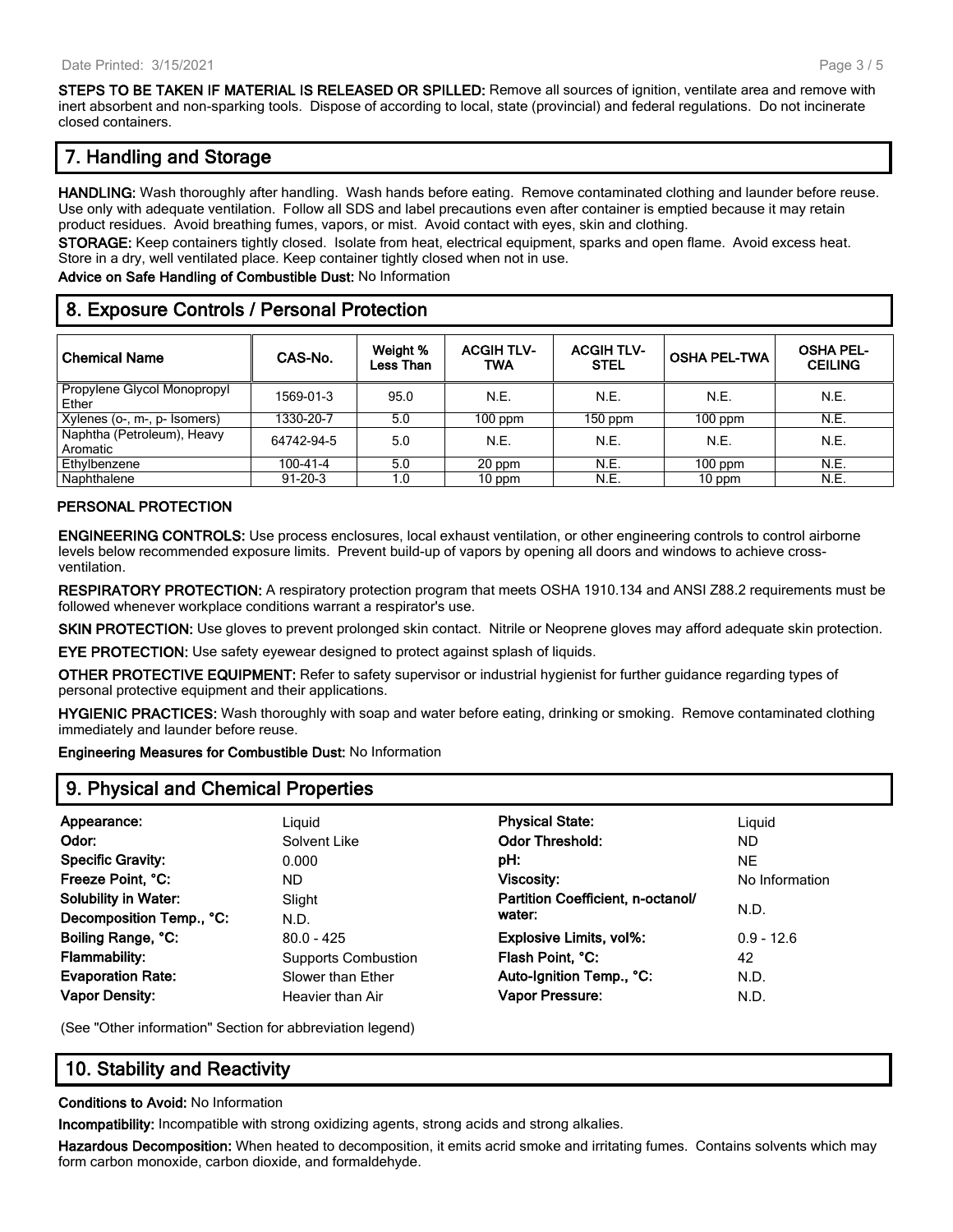#### **Hazardous Polymerization:** Will not occur under normal conditions.

**Stability:** This product is stable under normal storage conditions.

#### **11. Toxicological Information**

**EFFECTS OF OVEREXPOSURE - EYE CONTACT:** Substance causes moderate eye irritation.

**EFFECTS OF OVEREXPOSURE - SKIN CONTACT:** Substance may cause slight skin irritation.

**EFFECTS OF OVEREXPOSURE - INHALATION:** High gas, vapor, mist or dust concentrations may be harmful if inhaled. Avoid breathing fumes, spray, vapors, or mist. High vapor concentrations are irritating to the eyes, nose, throat and lungs. Prolonged or excessive inhalation may cause respiratory tract irritation.

**EFFECTS OF OVEREXPOSURE - INGESTION:** Irritating to the nose, throat and respiratory tract. Harmful if swallowed.

**EFFECTS OF OVEREXPOSURE - CHRONIC HAZARDS:** Reports have associated repeated and prolonged occupational overexposure to solvents with permanent brain and nervous system damage. Overexposure to xylene in laboratory animals has been associated with liver abnormalities, kidney, lung, spleen, eye and blood damage as well as reproductive disorders. Effects in humans, due to chronic overexposure, have included liver, cardiac abnormalities and nervous system damage. IARC lists Ethylbenzene as a possible human carcinogen (group 2B).

PRIMARY ROUTE(S) OF ENTRY: Eye Contact, Ingestion, Inhalation, Skin Absorption, Skin Contact

#### **ACUTE TOXICITY VALUES**

#### **The acute effects of this product have not been tested. Data on individual components are tabulated below:**

| CAS-No.       | <b>Chemical Name</b>                | Oral LD50       | Dermal LD50        | Vapor LC50     |
|---------------|-------------------------------------|-----------------|--------------------|----------------|
| 1569-01-3     | Propylene Glycol Monopropyl Ether   | 2490 mg/kg Rat  | 3550 mg/kg Rabbit  | N.E.           |
| 1330-20-7     | Xylenes (o-, m-, p- Isomers)        | 3500 mg/kg Rat  | >4350 mg/kg Rabbit | 29.08 mg/L Rat |
| 64742-94-5    | Naphtha (Petroleum), Heavy Aromatic | >5000 mg/kg Rat | >1799 mg/kg Rabbit | 36 mg/L Rat    |
| 100-41-4      | Ethylbenzene                        | 3500 mg/kg Rat  | 15400 mg/kg Rabbit | 17.4 mg/L Rat  |
| $91 - 20 - 3$ | Naphthalene                         | 1110 mg/kg Rat  | 1120 mg/kg Rabbit  | >.3 mg/L Rat   |

N.E. - Not Established

#### **12. Ecological Information**

**ECOLOGICAL INFORMATION:** Product is a mixture of listed components.

#### **13. Disposal Information**

**DISPOSAL INFORMATION:** Dispose of material in accordance to local, state, and federal regulations and ordinances. Do not incinerate closed containers.

#### **14. Transport Information**

| <b>UN Number:</b>            | Domestic (USDOT)<br>N.A. | <b>International (IMDG)</b><br>1263 | Air (IATA)<br>1263            | <b>TDG (Canada)</b><br>N.A. |
|------------------------------|--------------------------|-------------------------------------|-------------------------------|-----------------------------|
| <b>Proper Shipping Name:</b> | Not Regulated            | <b>Paint Related Material</b>       | <b>Paint Related Material</b> | Not Regulated               |
| <b>Hazard Class:</b>         | N.A.                     | 3                                   | 3                             | N.A.                        |
| Packing Group:               | N.A.                     | Ш                                   | Ш                             | N.A.                        |
| <b>Limited Quantity:</b>     | No                       | Yes, >5L No                         | Yes, >5L No                   | No.                         |

#### **15. Regulatory Information**

#### **U.S. Federal Regulations:**

**CERCLA - SARA Hazard Category**